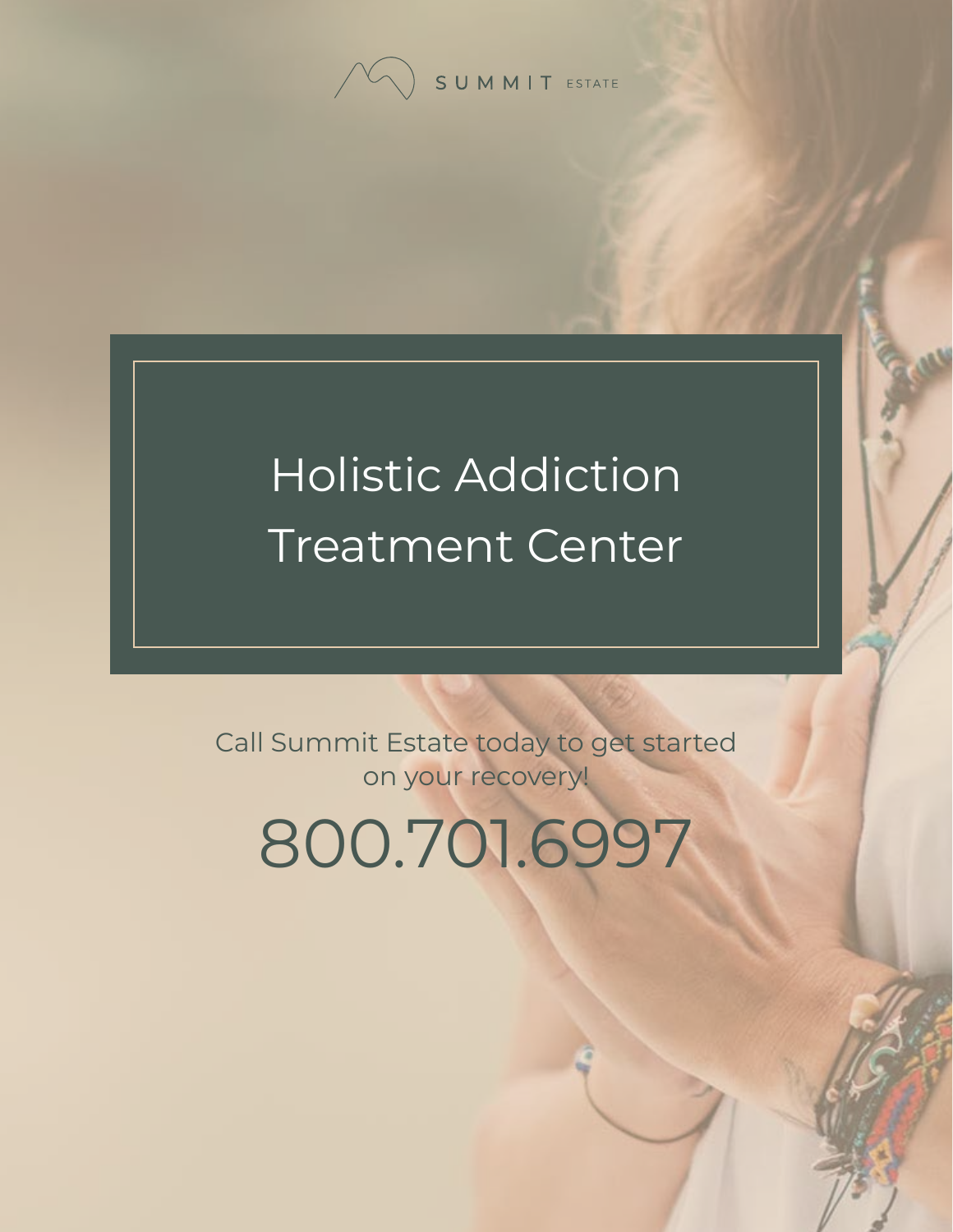### Contents

| Offering Inpatient and Outpatient Holistic Healing  3 |  |
|-------------------------------------------------------|--|
|                                                       |  |
|                                                       |  |
|                                                       |  |
|                                                       |  |
|                                                       |  |
|                                                       |  |
|                                                       |  |
|                                                       |  |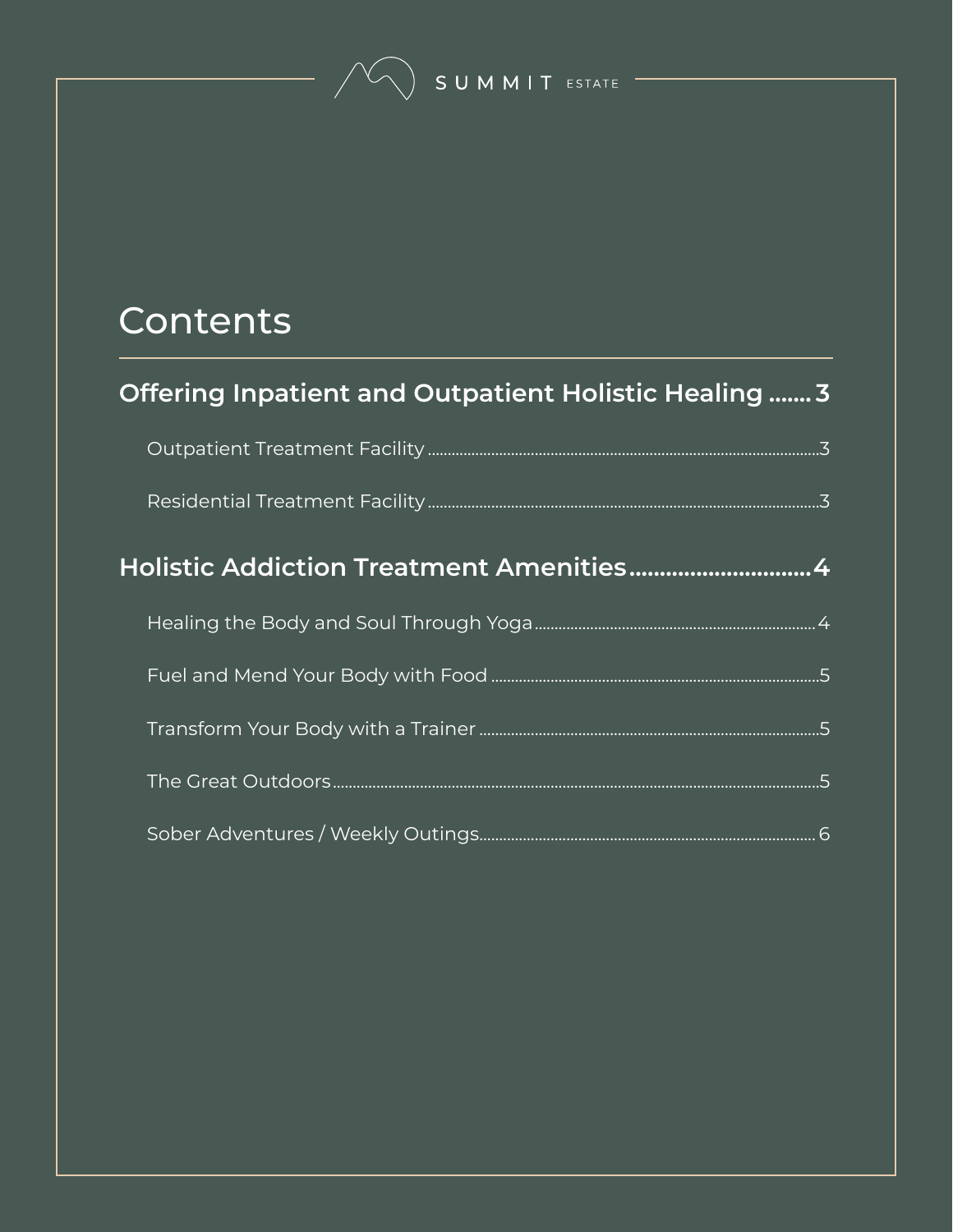<span id="page-2-0"></span>

Many addiction treatment centers tout their abilities to address your addiction through evidence-based treatments, such as individual or group therapy. However, sometimes, these treatments aren't enough. Addiction impacts a person's mind, body, and soul, and if you don't seek treatment for all of these aspects, you can struggle outside of treatment. As a result, a holistic addiction treatment center is vital. Holistic treatments address addiction's damage to all parts of a person, ensuring their long-term recovery. To learn about the benefits of a holistic addiction treatment center, reach out to Summit Estate Recovery Center today at 800.701.6997.

## Offering Inpatient and Outpatient Holistic Healing

Summit Estate understands that anyone on the island needs a community to support, advise, guide, and encourage them through their addiction recovery journey. We take a holistic approach and

empower our clients to face their shadows and heal the body from the inside out. Holistic wellness is the idea that all parts, mind, body, and spirit, are interconnected. Therefore, when one part is out-of-balance, the entire body suffers. Our holistic addiction treatment center offers a variety of treatment options and programs to fit your specific need or preference. We offer two unique treatment options:

#### **Outpatient Treatment Facility**

There's a reason why friends get together to catch up over coffee or a good meal. These activities naturally promote a sense of community and socialization. We provide a safe haven for you to unwind and connect with others without any external pressures or influences. Taking the necessary steps to improve your life can be extremely isolating, and it is easy to feel alone at times, driving you to continue in your destructive behavior. Connecting with each other allows our clients to be open and share their struggles and triumphs in a safe environment, and also keeps them motivated and inspired through shared experiences and conversations. Our [outpatient holistic](https://www.summitestate.com/northern-california-drug-and-alcohol-rehab-programs/iop-intensive-outpatient-program-ca/)  [addiction treatment center in California](https://www.summitestate.com/northern-california-drug-and-alcohol-rehab-programs/iop-intensive-outpatient-program-ca/) is warm, inviting, comfortable, and feels like your home away from home.

#### **Residential Treatment Facility**

True healing takes place when a person is not simply trading one addictive vice for another but has taken the necessary steps to address core issues. Our diverse, multifaceted approach to treatment allows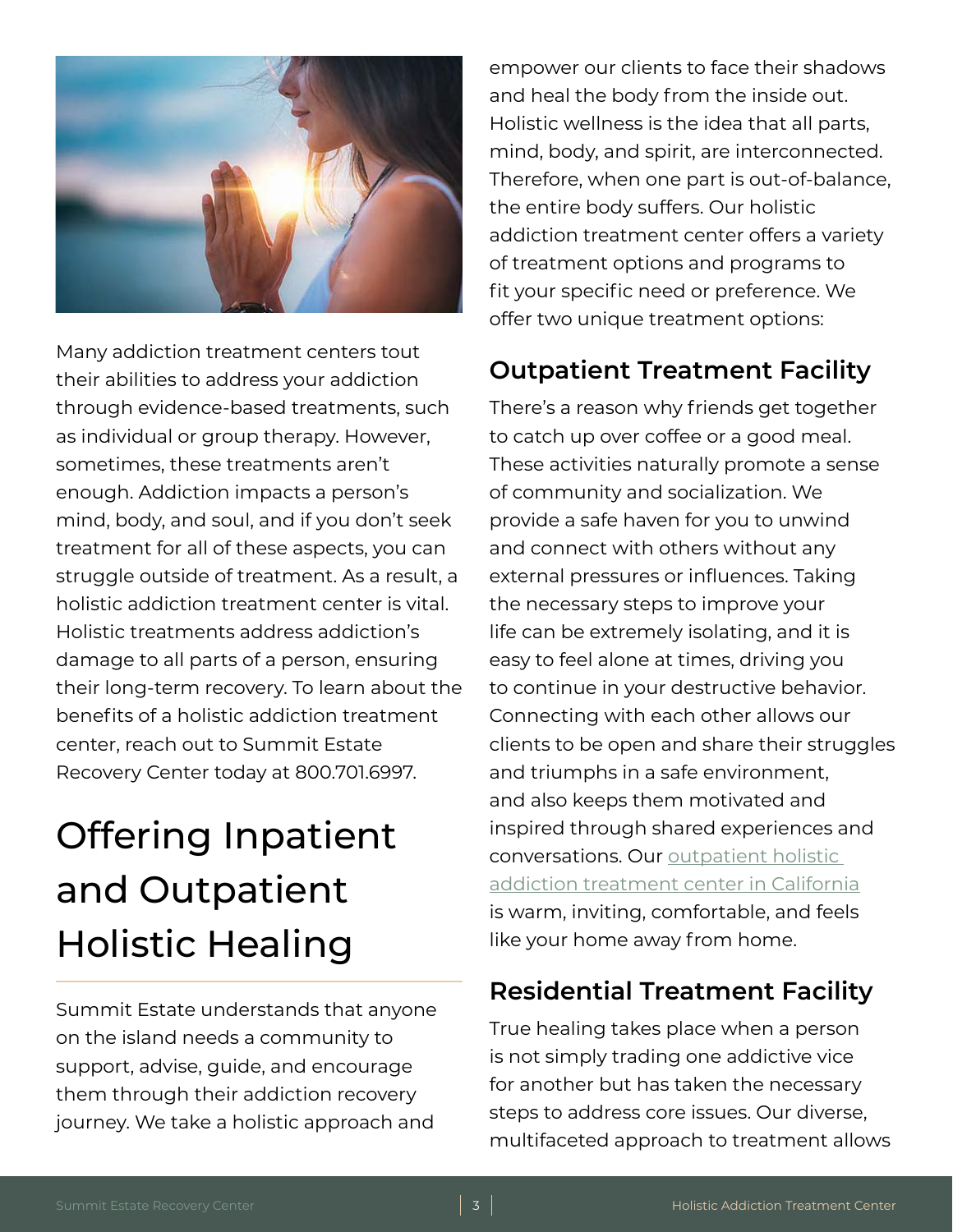<span id="page-3-0"></span>you to explore techniques and modalities specific to the individual needs that you might have otherwise missed. While some may resonate more with yoga or a personal trainer, others may find healing with massage therapy or nutritional counseling. We make these services readily available to clients who wish to take advantage of them at our [inpatient holistic](https://www.summitestate.com/northern-california-drug-and-alcohol-rehab-programs/residential-treatment-program-ca/)  [addiction treatment center in California](https://www.summitestate.com/northern-california-drug-and-alcohol-rehab-programs/residential-treatment-program-ca/).

## Holistic Addiction Treatment Amenities

#### **Healing the Body and Soul Through Yoga**

Yoga is an effective, time-tested, and holistic approach to optimizing your health along with getting timely medical treatment. The comprehensive mind-body approach of yoga empowers you to stay active and to lower anxiety and stress.

Yoga therapy at our holistic addiction treatment center in California is based upon years of research in yoga and its application for various diseases. Yoga helps you:

- Handle musculoskeletal pain
- Improvement in overall health
- Awareness of diet and lifestyle to keep you active and healthy
- Reduced dependency on medications and improved quality of life
- An overall sense of well-being

"Luxury" is one word that comes to mind when most people think about massage. The truth is, massage is a multi-purpose service intended to ease stress, tension, anxiety and to help you feel good. Massage therapy is an excellent way to ease pain after an injury or alleviate symptoms from diseases ranging from fibromyalgia to digestive disorders. It is also a relaxing way to relieve residual energy and detoxify the body during substance abuse treatment. Remember, relaxation and reward are important elements of recovery. Massage therapy is an additional service that can be made available during your stay at Summit Estate at an additional cost.

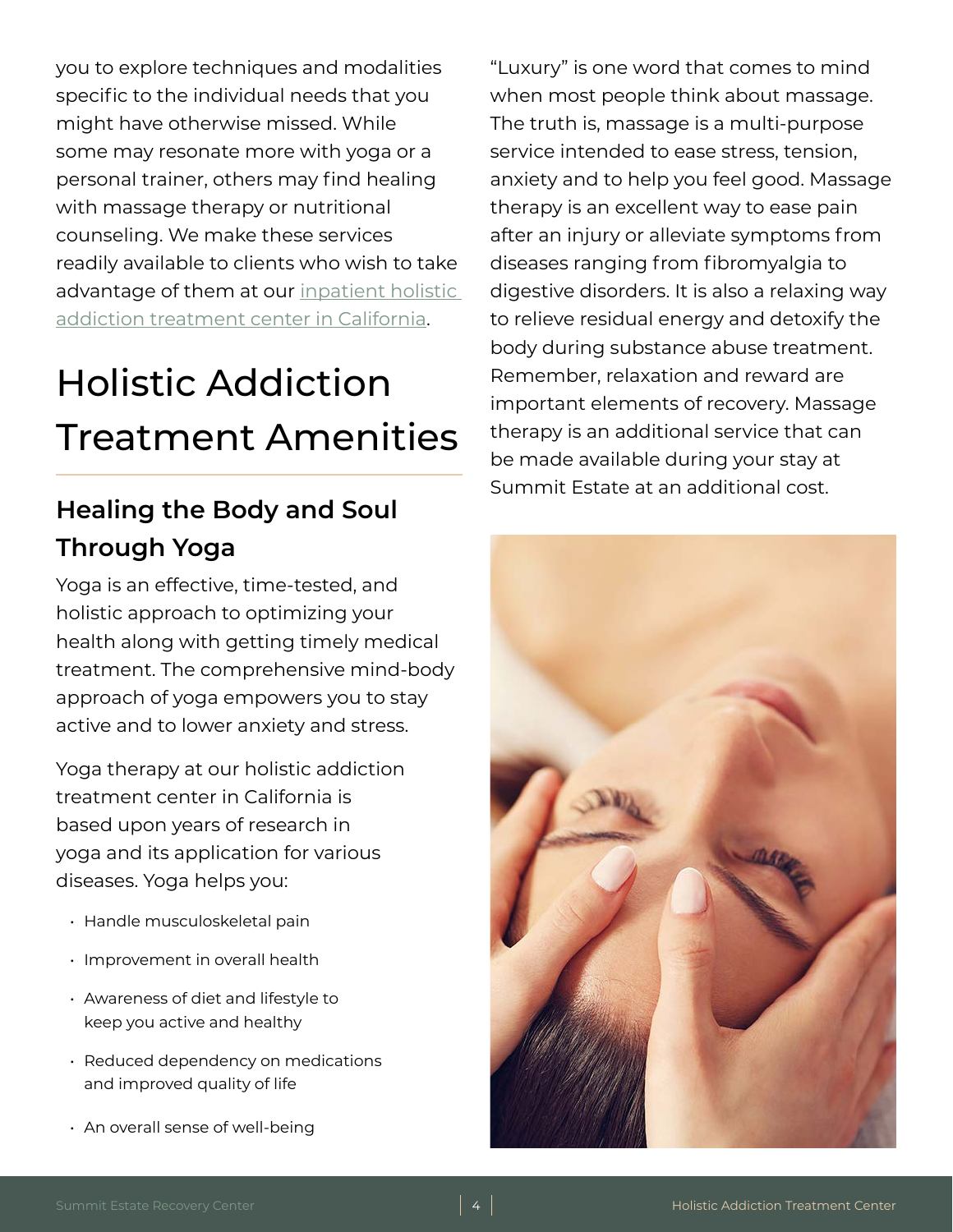#### <span id="page-4-0"></span>**Fuel and Mend Your Body with Food**

Successful addiction recovery and nutrition go hand-in-hand at our holistic [addiction](https://www.summitestate.com/northern-california-addiction-treatment-center-programs/)  [treatment center in California.](https://www.summitestate.com/northern-california-addiction-treatment-center-programs/) Prolonged drug and alcohol abuse can cause the body to become malnourished and perform at a sub-optimal level. Toxins, whether drugs or chemicals in food, can severely interfere with the natural balance and function of the physical body and mind. These contaminants cloud the mind making it difficult for addicts to make sound everyday decisions, even in moments of sobriety. Our team of experienced culinary staff prepares healthy, delicious, and well-balanced meals daily to aid in restoring our clients to their optimal health. A clean diet means a clear mind! Please take advantage of our affiliated nutrition counselor, who will help you to customize a plan for continued success after recovery at an additional cost.

#### **Transform Your Body with a Trainer**

At Summit Estate, we encourage our clients to commit to caring and healing their bodies while simultaneously renewing their minds and releasing their spirit within. A strong, toned, and healthy body is an excellent way to boost confidence and encourage recovery. Once cleared by our Medical Practitioners, clients can enjoy access to our fully-equipped fitness center and take advantage of weekly training sessions with our affiliated personal trainer.

#### **The Great Outdoors**

One of the best natural antidepressants is spending time in the great outdoors! The grounding elements of nature can help bring you back to center and restore a sense of mental balance and connection. Our holistic addiction treatment center in California lies on scenic 23-acre grounds—including gardens, orchards, and a stocked fishing pond. This setting provides an excellent playground for our clients during personal time. Drug and alcohol recovery can be stressful. Taking in the wonders of nature provides a peaceful, natural, and safe escape. Take a jog on one of our trails, meditate in one of our gardens, or sit and enjoy the floral scents of the season's blooms.